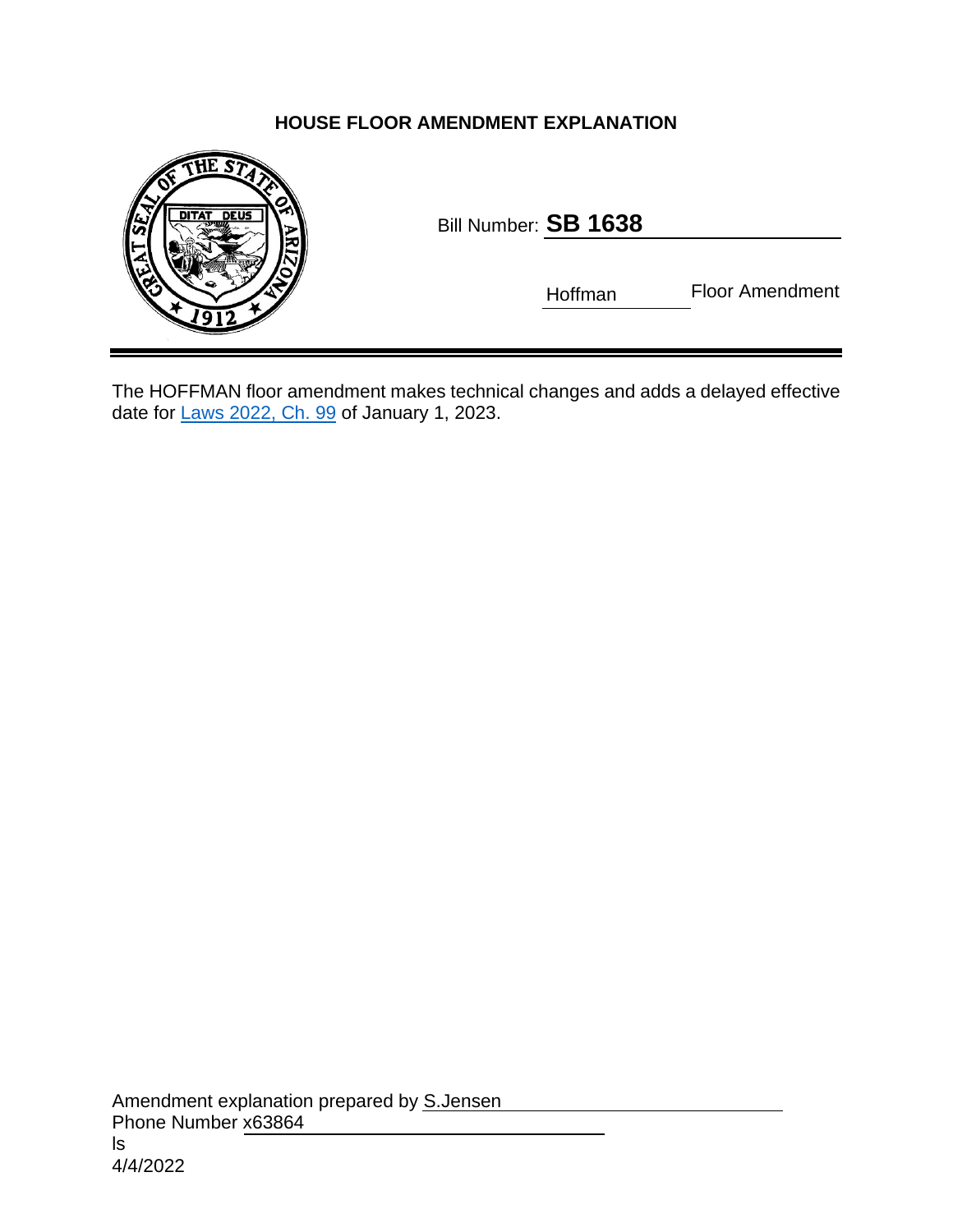## **HOFFMAN FLOOR AMENDMENT HOUSE OF REPRESENTATIVES AMENDMENTS TO S.B. 1638 (Reference to Senate engrossed bill)**

|                | 1 Page 1, between lines 1 and 2, insert:                                            |
|----------------|-------------------------------------------------------------------------------------|
| $\mathbf{2}$   | "Section 1. Section 16-127, Arizona Revised Statutes, as added by                   |
| 3              | Laws 2022, chapter 99, section 5, is amended to read:                               |
| 4              | 16-127. Federal only voters; early ballot; eligibility;                             |
| 5              | exemption                                                                           |
| 6              | Notwithstanding any other law:<br>Α.                                                |
| $\overline{7}$ | 1. A person who has registered to vote and who has not provided                     |
| 8              | satisfactory evidence<br>of citizenship as<br>prescribed by section                 |
| 9              | 16-166 <del>, subsection F</del> is not eligible to vote in presidential elections. |
| 10             | 2. A person who has not provided satisfactory evidence of                           |
| 11             | citizenship pursuant to section 16-166, subsection F and who is eligible to         |
| 12             | vote only for federal offices is not eligible to receive an early ballot by         |
| 13             | mail.                                                                               |
| 14             | B. This section does not apply to an absent uniformed services voter                |
| 15             | or overseas voter as defined in the uniformed and overseas citizens                 |
| 16             | absentee voting act (P.L. 99-410; 100 Stat. 924; 52 United States Code              |
| 17             | section 20310), as amended by the Ronald W. Reagan national defense                 |
| 18             | authorization act for fiscal year 2005 (P.L. 108-375)."                             |
|                | 19 Renumber to conform                                                              |